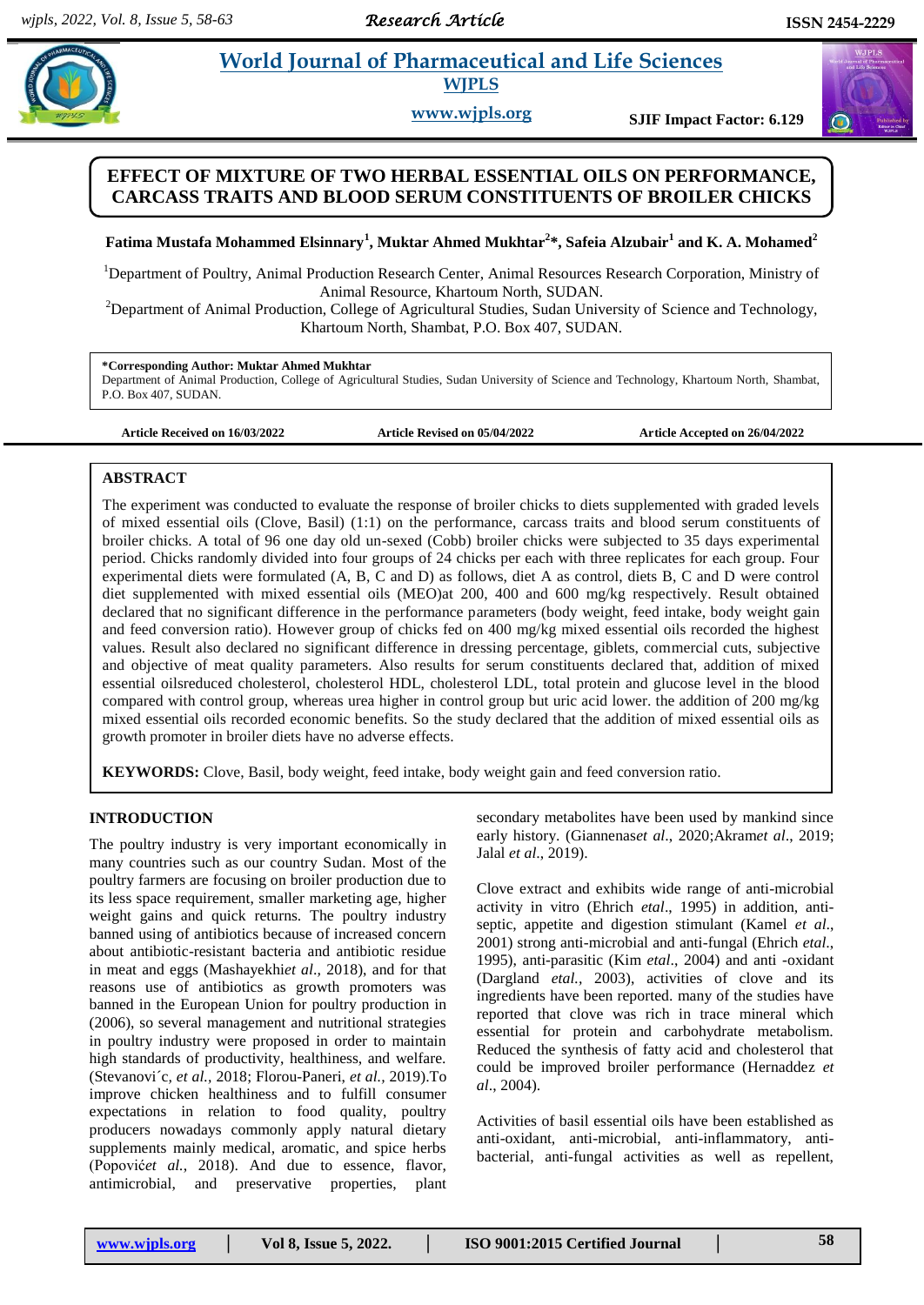insecticidal, larvicidal and nematicidal (Avetisyan *et al*., 2017; Kavoosi *et al*., 2017; Saggiorato *et al*., 2012).

The objective of our present study was to examine the effect of dietary supplementation of an herbal mixed essential oil (MEO) on growth performance, carcass traits and blood serum constituents of broiler chicks.

## **MATERIALS AND METHODS**

This experiment was conducted at Poultry Production Farm, College of Agricultural Studies, Sudan University of Science and Technology during the period from 19 January to 23 February 2019, in winter season which ambient temperatureaverage 20-26 Cº.

A total of 96 one day old un-sexed broiler chicks (Cobb strain) were purchased from commercial Company in Khartoum. The chicks were adapted to the premises and feed before the start of experimental period. At the end of adaptation period, all chicks were weighed with an average initial weight of (185 g). The chicks were then distributed randomly into four experimental groups A, B, C and D with three replicates per each and with eight chicks' arrangement (4x3x8) in a complete randomized design (CRD), feed and water provided *ad libitum* through-out the experimental period. Chicks were bought vaccinated against Newcastle disease (ND) and against Infectious Bronchitis disease (IBD) in the hatchery by (ND+IB) spray on day one, inactivated ND injection and Gumbo best injection day one. On farm vaccinated against Gumboro disease by Bur 706- France at (11) days of age, and against New-castle disease by Avinew – France at (18) days of age. The dosage was repeated at (22) and (28) days of age for Gumboro disease by Bur 706 – France and for New-castle disease by Avinew – France respectively.Combinations of AD3 pantominovite – pantex Holand and B.V. 5525 ZG DuizelHoland. As a soluble multi- vitamins was provided three days before and after vaccinationprograms in order to guard stress.

Chicks were kept was semi closed house, located in east –west direction. The housing dimensions were 25 m. length, 8.8 m. width and 3.05 m height. The roof ceiling was made of trapezoid corrugated aluminum sheet and was insulated of (100 mm) glass wool with thermal conductivity of  $(0.04 \text{ w/m}^2)$ . The walls of the house on the northern and southern sides were built from red blocks raised high to the level of 0.69 m. the house was equipped with adjustable side wall curtains to control the flow of air inside house. The top and bottom of the curtain opening was equipped with a curtain rod to minimized draft when closed. The floor was tightly concreted. Mechanical ventilation system was used in the house to generate on one direction air flow to provide the required levels of uniformity of air distribution over wide range of climatic condition. The house have two exhaust fan (fan diameter 1.29 with air 44500 m<sup>2</sup>/ h). Positioned in the middle of the western side wall, were to maintain negative pressure inside the house as a result of negative pressure outside air flows into the house through inlet

opening with cellulose pad besides maintaining the desired temperature and ventilations inside also an outlet on the roof was required to exit surplus heat, gases, moisture and supply fresh air. The cooling pad banks dimensions were (4 m. long  $\times$  1.4 m. length  $\times$  0.15 width) and that of air inlet valve was 0.45 m. the cooling pad was situated at two sides, north and south direction at the rear of the poultry house.Cooling pad was made of specially impregnated cellulose paper of wait ability, arranged in self- supporting structure that guaranteed long life without any sagging. The other integral components provided with each pad cooling bank were pump, polyester, water tank capacity (1000 liters), for storage of water which was continuously supplied from main tap water under control of flouter which was put in the tank. Also there was one horse power electrical motor for pumping water from the tank to the top of pad cooling banks. There was piping system for supply and return of water, the cooling and humidification of outside air is obtain by evaporation of very fine water particles. Due to negative pressure maintained by the exhaust fans air flow through the pad and then through special air inlet to the house.Special design of the pads enablesthe air to pass through small opening or flutes in furious state, thus creating ideal condition for maximum evaporation and consequently maximum cooling to take place as a result of the layer contact area between water and air, excess water is returned to the bank where it is pumped to the top edge of the pad for re-circulation.

Twelve cages experiments  $(1.5 \times 1$  m.) were prepared using wire mesh portioned and then were cleaned washed and disinfected by formalin and white phenol solution.Before start the experiment, a layer of wood shaves (5cm) thickness was laid on the floor as littler material. Each cage was provided by (5 kg) rounded feeder and (2.5 lit.) baby drinker which were adjusted to the progressive growth of chicks. The light program was 24 hours light from 1-3 days and 23 hours day for the rest of the period.

For essential oil Clove and Basilwere submitted to hydro distribution using n-hexane as a collecting solvent. The solvent was removed under vacuum and the quantities of theessential oils were determined by gas chromatography, at Industrial Research Center, Khartoum North. And they were mixed at (1:1) ratio to be used as a natural growth promoter. Four experimental diets were formulated to meet the requirements of broilers chicks according toNutritional Research Council (NRC 1994).The chicks were divided into four dietary treatments (A, B, C and D), the first group (A) fed on control diet (without essential oil), the other groups (B, C and D) were fed on the based diet supplemented with clove and basil mixed essential oils as growth promoter, at levels of 200, 400, 600 mg/kg feed respectively.The ingredients percent composition were calculated and the chemical composition of the experimental control diet were presented in table (1). Experimental diets were fed for five weeks.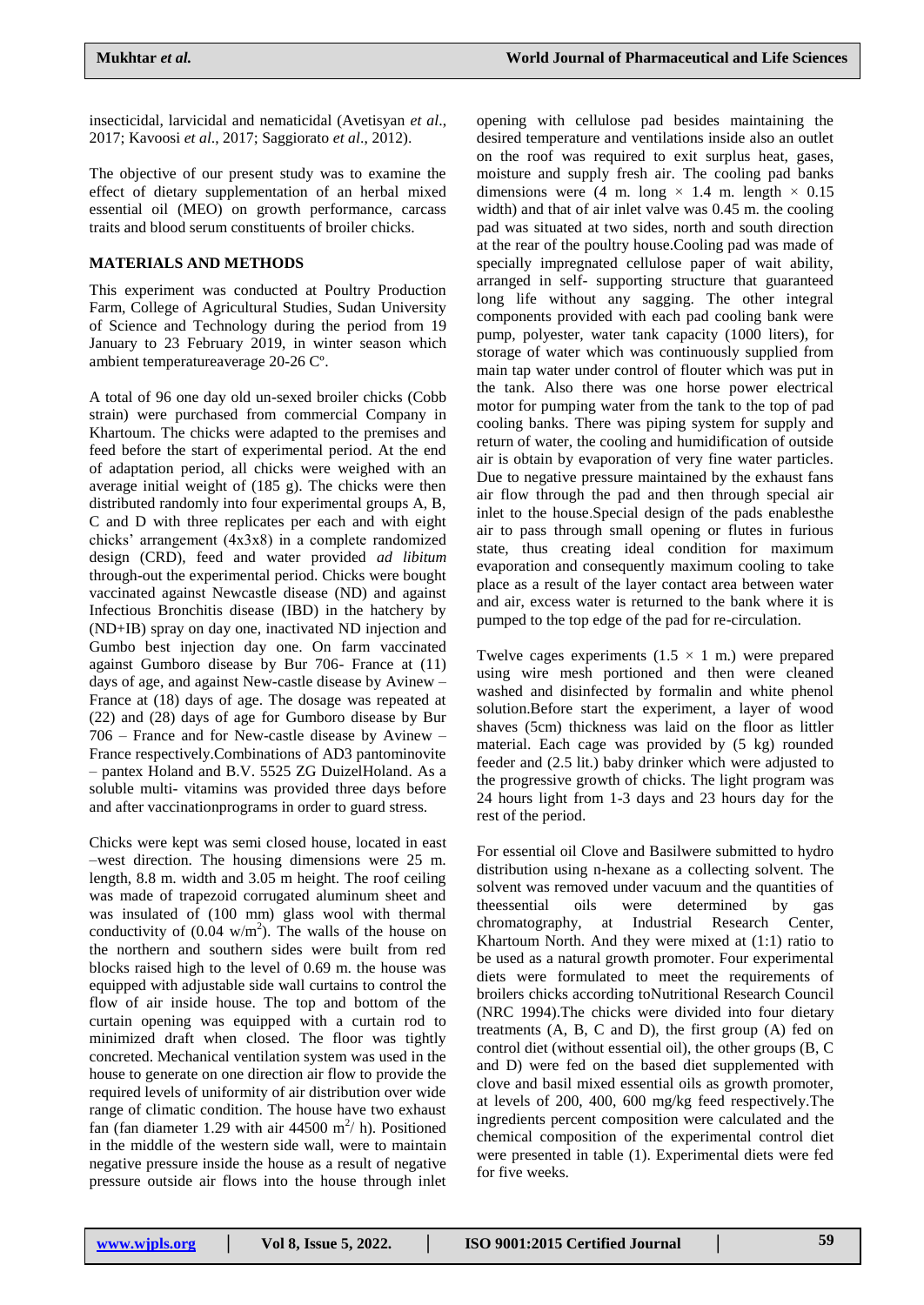| <b>Ingredients %</b>       | $\frac{0}{0}$ |
|----------------------------|---------------|
| Dura                       | 64.289        |
| Ground nut cake            | 12.000        |
| Sesame cake                | 17.000        |
| <b>Broiler</b> concentrate | 5.000         |
| Di-calcium phosphate       | 0.618         |
| Oyster shell               | 0.487         |
| Lysine                     | 0.243         |
| Methionine                 | 0.113         |
| Salt                       | 0.25          |
| Total                      | 100           |

## **Table 1: Ingredients, Calculated and Chemical Composition of control diet.**

#### **Calculated composition of experimental control diet.**

| ME/Kcal               | 3111.026 |
|-----------------------|----------|
| Nitrogen Free Extract | 58.86    |
| Crude protein         | 22.802   |
| Crude fiber           | 4.099    |
| Lysine                | 1.393    |
| Methionine            | 0.597    |
| Calcium               | 1.176    |
| Phosphor              | 0.766    |

## **Chemical composition of control diet.**

| Dry Matter %    | 94.00 |
|-----------------|-------|
| Moisture %      | 6.00  |
| Ash %           | 4.60  |
| Crude Protein % | 23.19 |
| Crude Fiber %   | 4.35  |
| Ether Extract % | 3.00  |

Average body weight and feed consumption (g) for each group were determined weekly through-out the experimental period. Body weight gain and feed conversion ratio (FCR) were calculated weekly. Health of the experimental herd was closely observed and the mortality rate recorded daily.

At the end of the experimental period (5weeks) birds were fasted overnight with only water allowed. Three birds of similar live body weight were selected randomly from each treatment group and weighed individually before slaughter by severing the right and left carotid and jugular vessels, trachea and esophagus. After bleeding they were immerged in hot water, hand plucked and washed. Head was removed closed to skull, feet and shanks were removed at the hock joint. Evisceration was accomplished by posterior ventral cut to completely remove the visceral organs (heart, liver, kidney, gizzard, abdominal fat and intestine) and then were separated weighed individually and were expressed as a percentage of live weight. The hot carcass were weighed to calculate the dressing percentage.And was prepared for analysis by removal of the skin and neck near to the body and each was weighed separately. The carcass was then divided into two parts right and left sides by mid sawing

along the vertebral column and each side was weighed. The left side was divided into three commercial cuts: breast, thigh and drumstick, each cut was weighed separately, and were expressed as percentage of the carcass weight. Then they were deboned, the meat and bone were weighed separately and were expressed as percentage of their cuts. The meat was frozen and stored for meat analysis.

Blood samples withdrawal from jugular veins. Serum prepared from the blood analyzed for concentration of metabolites: total protein, albumin, cholesterol, cholesterol HDL, cholesterol LDL, triglycerides, glucose, urea, uric acid, creatinine, enzyme activities: Aspartate Amino Transferase (AST), Alkaline Phosphatase (ALP) and minerals (Ca, P).

Breast, drumstick and thigh cuts were deboned and frozen then defrosted before cooking for sensory evaluation. Aluminum foil was used for trapping the meat, then placed in roast pan and cooked at 180 Cº, and approximately80 Cº internal muscle temperature. The cooked meat was cooled at room temperature for about 10 minutes. Well trained panelists (Ten Persons) were requested to evaluate the cooked samples for: Tenderness, Juiciness, Flavor and Color. They were advised to drink water between samples evaluated to pause between them. Following recommended procedures (Hawrysh*et al.,* 1980).The sensory panel using eight points scale.

Data of performance, carcass traits, meat quality, serum metabolites and enzyme activities were all analyzed by the Analysis Of Variance (one-way) ANOVA, it was compared between the groups, means were separated by Duncan's multiple range test (Obi, 1990). The level of significant difference set up ( $P \le 0.05$ ).

## **RESULTS**

The performance results of broiler chicks fed on diets containing graded levels of Clove and Basil (CB) mixed essential oils were illustrated in **table** (2). Result obtained showed no significant differences (P≥0.05) in the performance parameters: (Body weight, feed intake, body weight gain and feed conversion ratio).There were no significant (P≥0.05) differences observed among all tested groups for body weight and body weight gain, however groups fed on treated dietary recorded heavy weight compared to control group, while chicks fed on 400 mg/kg mixed oils had the heaviest body weight compared with other tested groups. For feed intake no significant (P $\geq$ 0.05) differences were noticed, but group of chicks fed on 200 mg/kg mixed oils consumed more compared with dietary groups, for feed conversion ratio, observed significant (P≥**0**.05) difference between tested groups of chicks, however, group of chicks fed on 400 mg/kg mixed oils had the best feed conversion ratio. Result declared no significant difference (P>0.05) among all treated groups in the percentages of carcass dressing and giblets, commercial cuts and their separable tissue,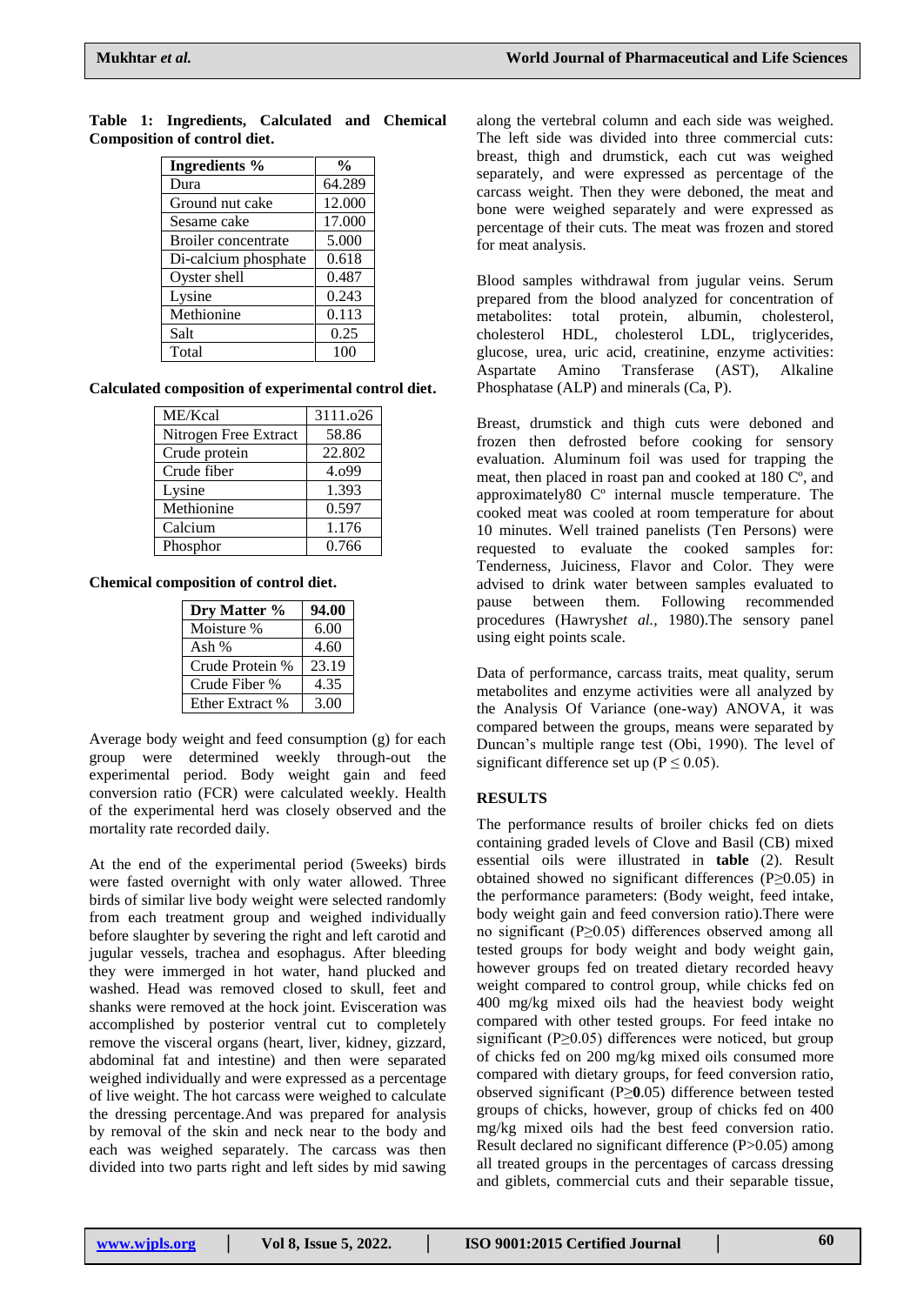meat chemical composition and subjective meat quality parameters(table3).

**Table 2: Effect of adding graded levels of Clove and Basil mixed essential oils on the performance of broiler chicks.**

| <b>Body</b> | Feed                                                                  | <b>Body weight</b>                                                 | <b>Feed conversion</b><br>ratio                               |
|-------------|-----------------------------------------------------------------------|--------------------------------------------------------------------|---------------------------------------------------------------|
|             |                                                                       |                                                                    | $1.950^{\rm a}$                                               |
|             |                                                                       |                                                                    | $1.770^{ab}$                                                  |
|             |                                                                       |                                                                    | 1.700 <sup>b</sup>                                            |
|             |                                                                       |                                                                    | $1.760^{ab}$                                                  |
|             |                                                                       |                                                                    | 0.075                                                         |
|             | weight $(g)$<br>$1942.0^a$<br>2129.3a<br>2145.0a<br>2068.3a<br>123.97 | intake $(g)$<br>3428.7a<br>3444.0a<br>3319.0a<br>3301.0a<br>116.26 | gain(g)<br>1757.0a<br>1944.3a<br>1960.0a<br>1883.3a<br>123.97 |

Values are mean± SD Means value(s) bearing no different superscript(s) in a column are not significantly different  $(P>0.05)$ 

According to Duncan's Multiple Range Test (DMRT).  $SE \pm Standard Error$ 

**Table 3: Effect of adding graded levels of Clove and Basil mixed essential oils on dressing And giblets (liver, heart and gizzard) commercial cuts and.**

| <b>Treatments</b>   | Dressing $%$ | <b>Breast%</b> | Drumstick% | Thigh% | Liver% | Heart% | Gizzard% |
|---------------------|--------------|----------------|------------|--------|--------|--------|----------|
| Control             | 70.310       | 39.460         | .730       | 15.067 | 2.047  | 0.510  | 1.547    |
| $200 \text{ mg/kg}$ | 70.680       | 37.613         | 11.717     | 13.487 | 2.230  | 0.603  | 1.437    |
| $400$ mg/kg         | 68.320       | 37.633         | 12.973     | 14.493 | 2.037  | 0.537  | 1.390    |
| $600$ mg/kg         | 70.457       | 36.853         | 12.157     | 13.897 | 1.803  | 0.503  | 1.340    |
| $SE_{\pm}$          | .014         | .427           | 1.254      | .207   | 0.179  | 0.090  | 0.210    |

Values are mean± SD Means value(s) bearing no different superscript(s) in a column are not significantly different  $(P \ge 0.05)$ 

According to Duncan's Multiple Range Test (DMRT).  $SE \pm Standard Error$ 

The results of adding graded levels of Clove and Basil mixed essential oils on meat chemical composition were showed in table (4). Moisture, ether extract and crude protein contents decreased with the increase of level of the mixed essential oil in the diet. Group of chicks fed on 600 mg/kg mixed oils had the lowest values for dry matter, ash and ether extract.

And for serum metabolites, **table** (5) declared that, for glucose level there were significant (**P≥0.05**) difference between tested groups, however, chicks fed on control diet and 200 mg/kg mixed oils recorded the highest level, while those fed on 400 mg/kg mixed oils had the lowest level, and for triglyceride there was significant (**P≥0.05**) difference between tested groups, however results showed that inclusion of mixed essential oil decreased significantly ( $P \ge 0.05$ ) the level of triglyceride.

Also for total protein, albumin and urea result obtained showed significant ( $P \ge 0.05$ ) decreased for their levels between treated group of chicks compared to control group.

Also for cholesterol no significant ( $P \ge 0.05$ ) differences were observed between group of chicks fed on control diet, 400 mg/kg mixed oils and those fed on 600 mg/kg mixed oils compared with group of chicks fed on 200 mg/kg mixed oils which had the lowest level, the level of serum urea showed significant (P≥0.05) difference between group of chicks, to broiler diet significant  $(P \ge 0.05)$  decreased the level of urea while the opposite result recorded for uric acid. finally for creatinine result showed significant (P≥0.05) difference between groups of chicks, however, control group revealed the lowest value while group of chicks fed on 600 mg/kg mixed oils had the highest level.

On the other hands, economically the addition of mixed essential oils as a natural growth promoter at graded levels resulted in economic benefits; obviously the addition of mixed essential oils at 200 mg/kg as growth promoter in broiler diet recorded the highest profitability ratio compared with the control and even all others supplemented groups.

|  |  |  |  |  | Table 4: Effect of adding graded levels of Clove and Basil mixed essential oils on meat chemical composition. |
|--|--|--|--|--|---------------------------------------------------------------------------------------------------------------|
|--|--|--|--|--|---------------------------------------------------------------------------------------------------------------|

| <b>Treatments</b>   | Moisture%             | Dry-matter%      | $\mathbf{Ash\%}$ | Crude<br>protein% | <b>Ether</b><br>extract% |
|---------------------|-----------------------|------------------|------------------|-------------------|--------------------------|
| <b>Control</b>      | $73.233^{b}$          | $26.767^{\circ}$ | $1.200^a$        | $22.583^a$        | $1.377^{\rm a}$          |
| $200$ mg/kg         | $74.950^{ab}$         | $25.050^{ab}$    | $1.133^{a}$      | $22.140^a$        | 0.800 <sup>b</sup>       |
| $400$ mg/kg         | $74.400^{ab}$         | $25.600^{ab}$    | $1.250^{\rm a}$  | $21.270^b$        | 0.800 <sup>b</sup>       |
| $600 \text{ mg/kg}$ | $76.250$ <sup>a</sup> | $23.750^b$       | $1.100^{\rm a}$  | $22.460^a$        | 0.450 <sup>b</sup>       |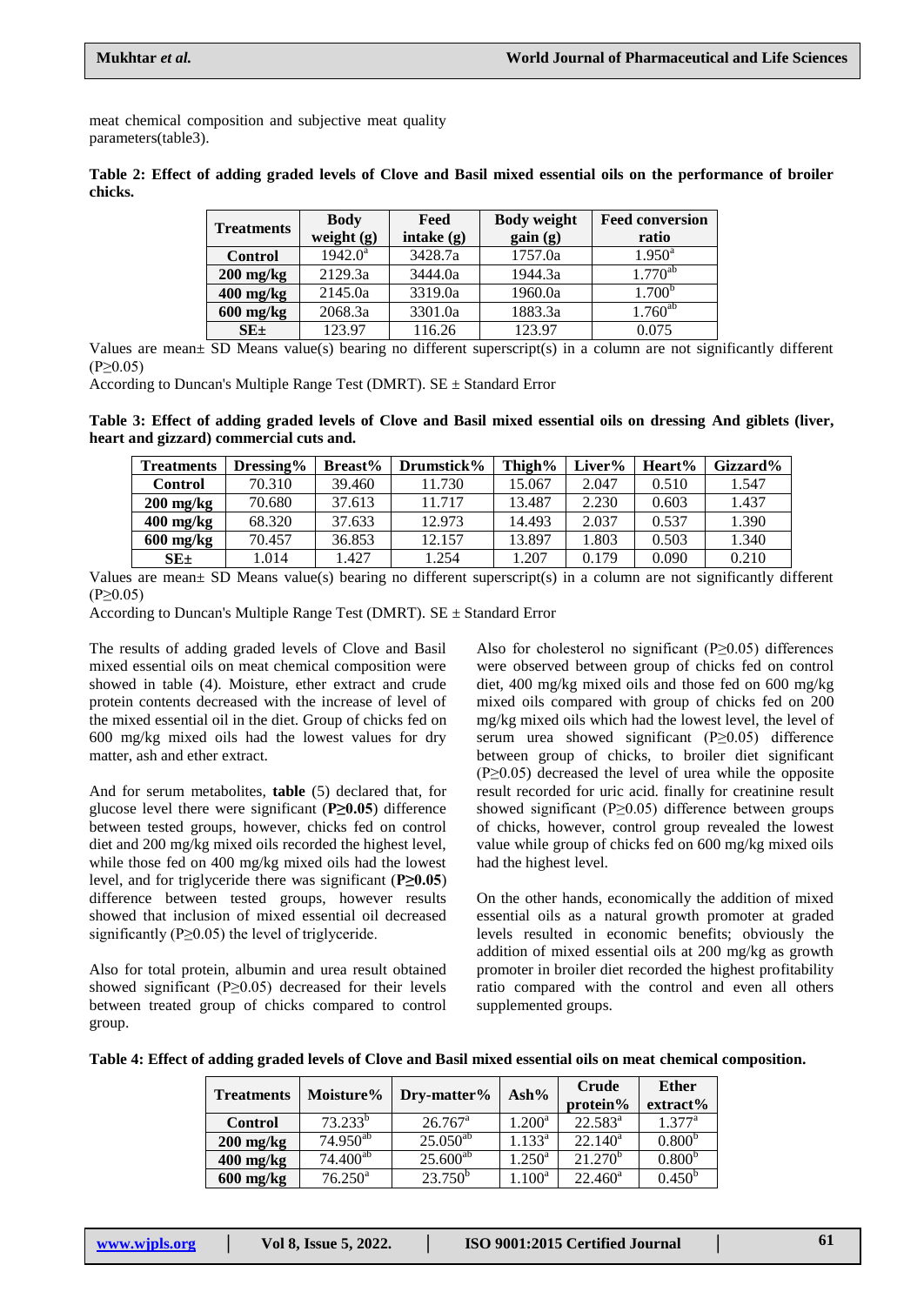| $SE\pm$<br>J.645 | J.645 | .069 | 0.161 | ৲∠<br> |
|------------------|-------|------|-------|--------|
|------------------|-------|------|-------|--------|

Values are mean± SD

Means value(s) bearing no different superscript(s) in a column are not significantly different ( $P \ge 0.05$ ) According to Duncan's Multiple Range Test (DMRT).  $SE \pm Standard Error$ 

| <b>Treatments</b>   | <b>Glucose</b><br>$(mg\ddot{\text{dl}})$ | Tri-gly<br>Ceride<br>$(mg\ddot{dl})$ | <b>Protein</b><br>(g/dl) | Alb.<br>(g/dl)    | <b>Cholest.</b><br>(mg/dl) | Chol. HDL<br>(mg/dl) | <b>Chol. LDL</b><br>(mg/dl) | Urea<br>(mg/dl) | Uric<br>acid<br>(mg/dl) | Creatine<br>(mg/dl) |
|---------------------|------------------------------------------|--------------------------------------|--------------------------|-------------------|----------------------------|----------------------|-----------------------------|-----------------|-------------------------|---------------------|
| Control             | $220.50^a$                               | $43.500^{\circ}$                     | $3.950^{\rm a}$          | $2.050^{\rm a}$   | $124.50^{\rm a}$           | $130.50^{\circ}$     | $22.500^{\circ}$            | $7.100^a$       | $3.450^{b}$             | $2.110^c$           |
| $200 \text{ mg/kg}$ | $222.00^a$                               | $51.500^{\circ}$                     | 2.300 <sup>c</sup>       | $.950^{ab}$       | $14.00^{\circ}$            | $126.70^{bc}$        | $20.000^{\circ}$            | $3.500^{b}$     | $7.400^a$               | $2.160^{bc}$        |
| $400$ mg/kg         | $171.00^{\circ}$                         | $61.500^{\rm a}$                     | $2.950^{b}$              | .650 <sup>c</sup> | $125.00^{\rm a}$           | $140.05^{\text{a}}$  | $36.500^{\rm a}$            | $2.100^{\circ}$ | $7.400^a$               | $2.190^{b}$         |
| $600 \text{ mg/kg}$ | $212.50^{b}$                             | $49.500^{b}$                         | 3.000 <sup>b</sup>       | .850 <sup>b</sup> | $122.50^{\rm a}$           | $124.50^{\circ}$     | 25.500 <sup>b</sup>         | $2.050^{\circ}$ | $7.200^a$               | $2.350^{\rm a}$     |
| $SE_{\pm}$          | .384                                     | .225                                 | 0.050                    | 0.041             | 0.957                      | 1.190                | 0.540                       | 0.213           | 0.179                   | 0.016               |

**Table 5: Effect of adding graded levels of Clove and Basil mixed essential oils on blood serum metabolites.**

Values are mean± SD

Means value(s) bearing no different superscript(s) in a column are not significantly different (P $\geq$ 0.05) According to Duncan's Multiple Range Test (DMRT).  $SE \pm Standard Error$ 

## **DISCUSSION**

Result showed no effect on the mortality rate of experimental chicks due to treatments, the rate of mortality was lower than commercial situation, this might be due to the good hygiene conditions, and it could be suggested that the actives substances contained in the mixed essential oils productmight have had a positive effect in gut micro flora which reduce the amount of pathogenic bacteria. This result was in line with the finding of (Mukhtar. 2011, Mukhtar *et al.,* 2013). Alsoresults of feeding broiler chicks on graded levels of Clove and Basil mixed essential oils were found that no significant (P≥0.05) effects in body weight, feed intake, body weight gain and feed conversion ratio among all tested groups, this in harmony with (Mahrous*et al.,*2017), who said no significant differences in growth performance (BWG and FCR) were observed when broiler chickens were fed clove bud supplements at a rate of 0.5 and 1.0 g/kg diet.Result observed no significant effects on the broiler dressing and giblets, commercial cuts and their separable tissue percentages, meat chemical composition which was confirmed with the panel taste values. The results were in line with founding's of (Mukhtar, 2011), but not agreed with the report of (Alcicek*et al*., 2004) who observed improvement in dressing percentage by the dietary essential oil. Glucose results for chicks supplemented with 400 and 600 mg/kg mixed oils registered significant low concentration level, and this was agreed with the finding of (Baker *et al*[.,2008\),](https://www.european-poultry-science.com/Effect-of-supplementing-clove-essential-oil-to-the-diet-on-microflora-population-intestinal-morphology-blood-parameters-and-performance-of-broilers,QUlEPTQzOTAwMjYmTUlEPTE2MTAxNA.html#Baker_et_al__2008) who reported that use of medicinal plants by stimulating insulin secretion and prevent cellular resistance to insulin, reduced blood glucose levels, andfor tri-glyceride, group supplemented with 200 mg/kg and 600 mg/kg mixed oils had no significant effects compared with group supplemented with 400 mg/kg mixed oils which had the highest level and control group which had the lowest, this variation might be due to the concentration of the essential oils.

From the result obtained it can be concluded that mixed essential oils (Clove, Basil) can be used as an alternative

natural growth promoter substance for broiler dietary without any adverse effect.

## **REFERENCES**

- 1. **Alcicek,** A., Bozkurt, M, and cabuk, M. The effect of a mixture of herbal essential oils, on organic acid or a probiotic., on broiler performance South African Society for animal science, 2004; 34(4): 217-222.
- 2. **Mukhtar,** Ahmed Mukhtar. The effect of dietary clove on the broiler performance. Australian journd of Basic and oil Applied suenos, 2011; S(7): 49-51.
- 3. **Kamel.** Tracing modes of action and the roles of plant extracts in non – Numinants in: Gams wor thy pc, and Wiseman. J. (editor) recent advance in animal nutrition, Nottingh am University Press., 2001; 133-150.
- 4. **Kim,** SI, YI, JH, TOC, JH, AHN, YI, Acaricidal activity of plant essential oils against dormancyssusGalliae (AcariDermanyssidae) Veterinary Parasitology, 2004; 120: 297-304.
- 5. **Ehrich,** T. Banuermann, U, Thoman, R, Antimicrobial effect of CO2 spice extract from summer savory to cinnamon, Iebensmitteltechink, 1995; 27(11): 51-53.
- 6. **Dragland, S.,** H. Senoo, K. Wake, K. Holte, R. Blomhoff, Several Culinary and Medicinal Herbs are Important Sources of Dietary Antioxidants. J Nutr., 2003; 133: 1286-1290.
- 7. **Mashayekhi,** H., Mazhari, M. &Esmaeilipour, O., Eucalyptus leaves powder, antibiotic and probiotic addition to broiler diets: Effect on growth performance, immune response, blood components and carcass traits. Animal, 2018; 12: 2049-2055.
- 8. **Stevanovi´c,** Z.D.; Bošnjak-Neumüller, J.; Paji´c-Lijakovi´c, I.; Raj, J.; Vasiljevi´c, M. Essential Oils as Feed Additives-Future Perspectives. Molecules, 2018; 23: 1717.
- 9. **Florou-Paneri,** P.; Christaki, E.; Bonos, E.; Giannenas, I. Innovative uses of aromatic plants as natural supplements in nutrition. In Feed Additives: